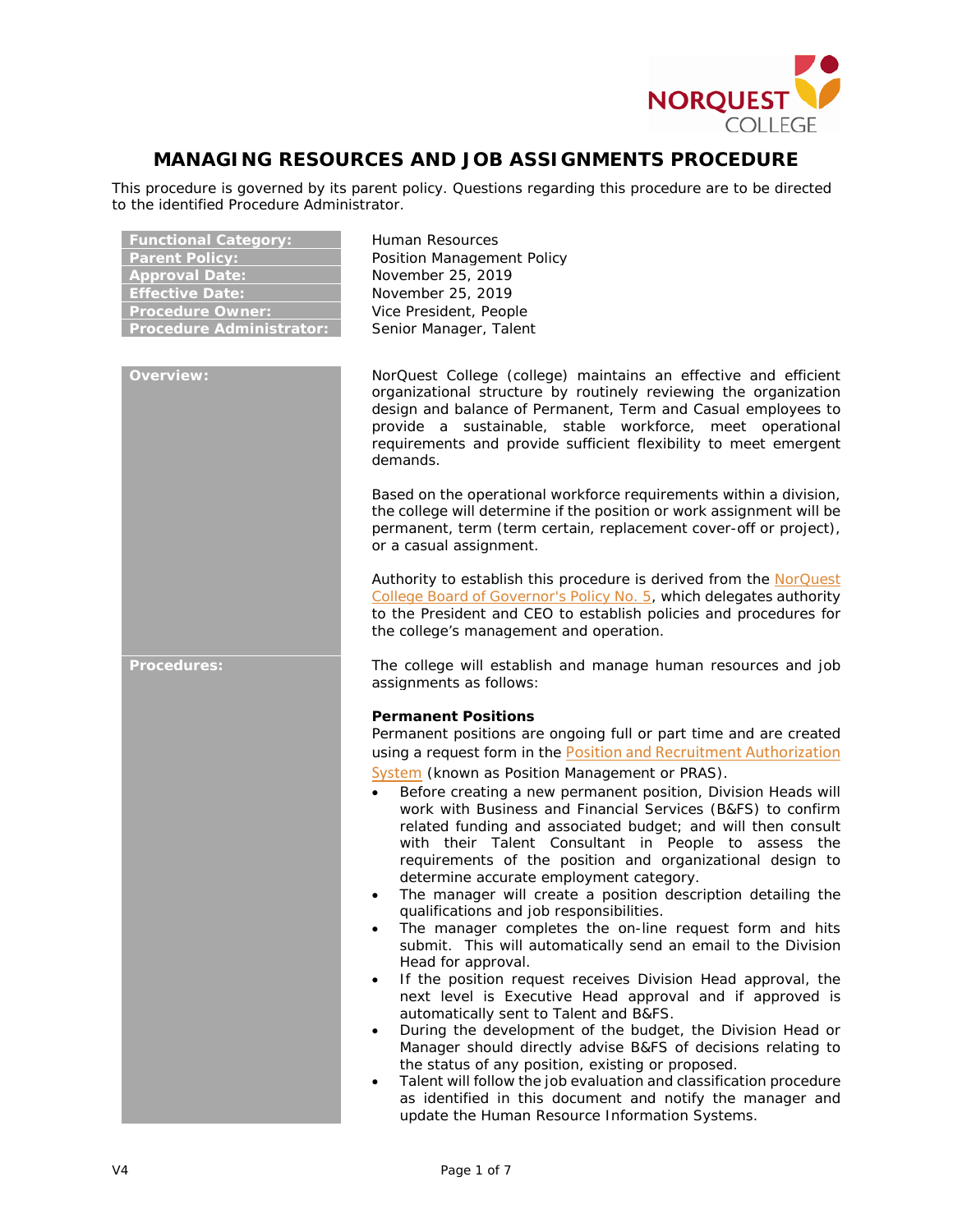

#### **Term Positions**

Term positions are used to augment the permanent complement of positions for situations of six (6) months or longer where a project, replacement need, or where work of a term-certain nature is required for other specified reasons, with a set expiry date. Temporary positions can be full or part time and are created using the request form in PRAS.

To create a term position, Division Heads will work with their Planning and Budget Advisor to confirm related funding and associated budget; and, will then consult with their Talent Consultant to assess the requirements of the position and organizational design to determine accurate employment category.

The manager will create a position description detailing the qualifications and job responsibilities.

- The manager will complete the mandatory fields on the on-line request form and hit submit which will automatically go to the Division Head for approval.
- If approved the request is automatically submitted to Talent and B&FS.
- During the development of the budget, the Division Head or Manager should directly advise B&FS of decisions relating to the status of any position, existing or proposed.
- Talent will follow the job evaluation and classification process, notify the manager and update the Human Resource Systems.

#### **Extensions or New Term Offers**

- Talent will provide the Division Head with a report listing term positions that will be expiring one (1) month in advance of the expiry date.
- The Division Head will advise Talent if the position is to be terminated, extended, or a new offer is to be made to the incumbent. They must also advise if there is a change to the Full Time Equivalent (FTE) of the position.
	- o If the position is to continue for six (6) months or longer a new term offer should be made to the employee.
	- o If the position is to continue for less than six (6) months an extension of the term position should be made to the employee.
	- o If the position is to be discontinued, the Division Head should advise the incumbent well in advance of the expiry date. Contact your Talent Consultant for assistance.
- Talent will enter the information in the Human Resource Systems and provide a report to B&FS for tracking budget information.
- In cases where the Term employment must be concluded earlier than the scheduled end date the Manager will advise their Talent Consultant. Talent will prepare a notification letter in accordance with the Employment Standards Code and the manager will advise the incumbent.

# **Replacement (Cover Off) Positions**

Cover off positions are utilized when an incumbent of a permanent or term position is on an extended leave and have a set expiry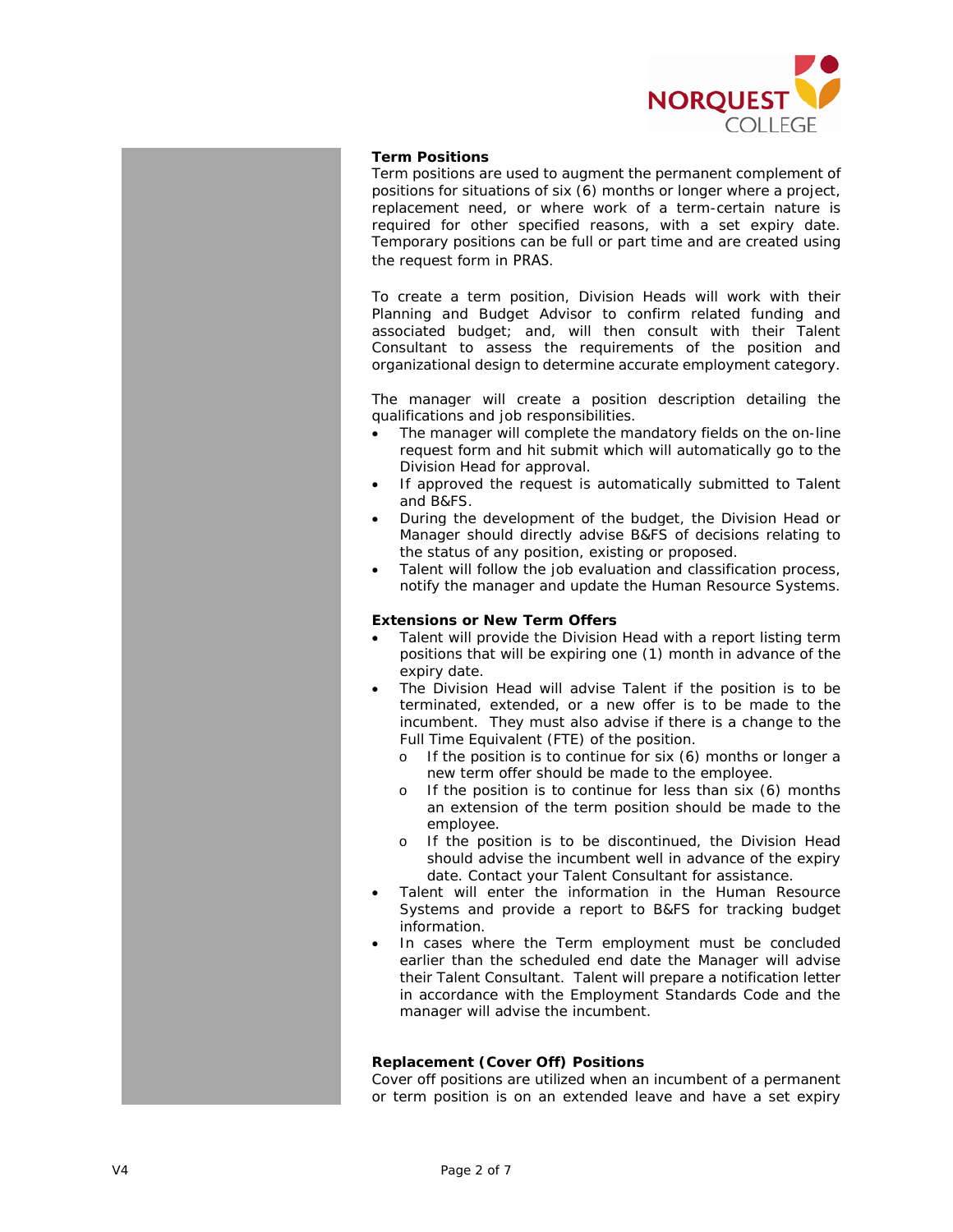

date. Cover off positions can be created using a request form in the [Position and Recruitment Authorization System](http://posmgmt.norquest.ca/SitePages/Home.aspx) .

- To create a cover off position, the Manager will identify the cover off position number, complete the mandatory fields on the on -line request form and submit to the Division Head for approval .
- If approved the request is automatically submitted to Talent and B&FS .
- Talent will enter the information in the Human Resource Systems .
- Talent will identify the cover off position number within the dotted line field of the position being replaced.

# **Secondment Assignments**

Secondments are opportunities that enhance the knowledge and skills of our employees or which augment the college's expertise or resources. These assignments are for internal employees transferred to a different employment category and/or a division for a minimum of six (6) months and not more than two (2) years to help out with a job assignment other than their own.

- Recruitment for internal secondment opportunities will generally follow the Recruitment and Selection Policy, except as may be waived by an Executive Head.
- The terms of the secondment arrangement will be set out in writing prior to the commencement of the secondment assignment.
- At the end of the secondment assignment, the employee will return to their original position or a comparable position with salary, benefits and entitlements accrued as if the secondment had not occurred.
- When an employee is seconded from one employee group to another they will be treated, except for pension purposes, as a member of the new group for the duration of the secondment.

For external secondment opportunities, there will be a written Secondment Contract to cover the agreements between the employee, college and the other Employer .

### **Casual Assignments**

Casual assignments are used to support staffing needs in emergent , or less than 50% time, or short term resourcing situations. The recruitment process of interviews, selection, reference checking is managed by the division using the HR form [Casual \(Hourly\) Commencement Authorization](https://theq.norquest.ca/Departments/WDHR/Public-Documents/Forms/Casual-Commencement-Package/NEW-Casual-Hourly-Commencement-Form-11142018-Final.aspx) Form, which is

signed by the Division Head .

Ending or Extending Casual Assignments

- When a casual assignment ends, Divisions should advise Talent and indicat e on the employee's final casual timesheet or by completing the [Request for ROE and Termination of Casual](http://theq.norquest.ca/Departments/WDHR/Public-Documents/Forms.aspx)  [Employees](http://theq.norquest.ca/Departments/WDHR/Public-Documents/Forms.aspx) .
- Talent will provide the Division Head with a report of casual assignments that will be expiring one (1) month in advance of the expiry date. The Division Head will advise if the employee's assignment should be extended or terminated.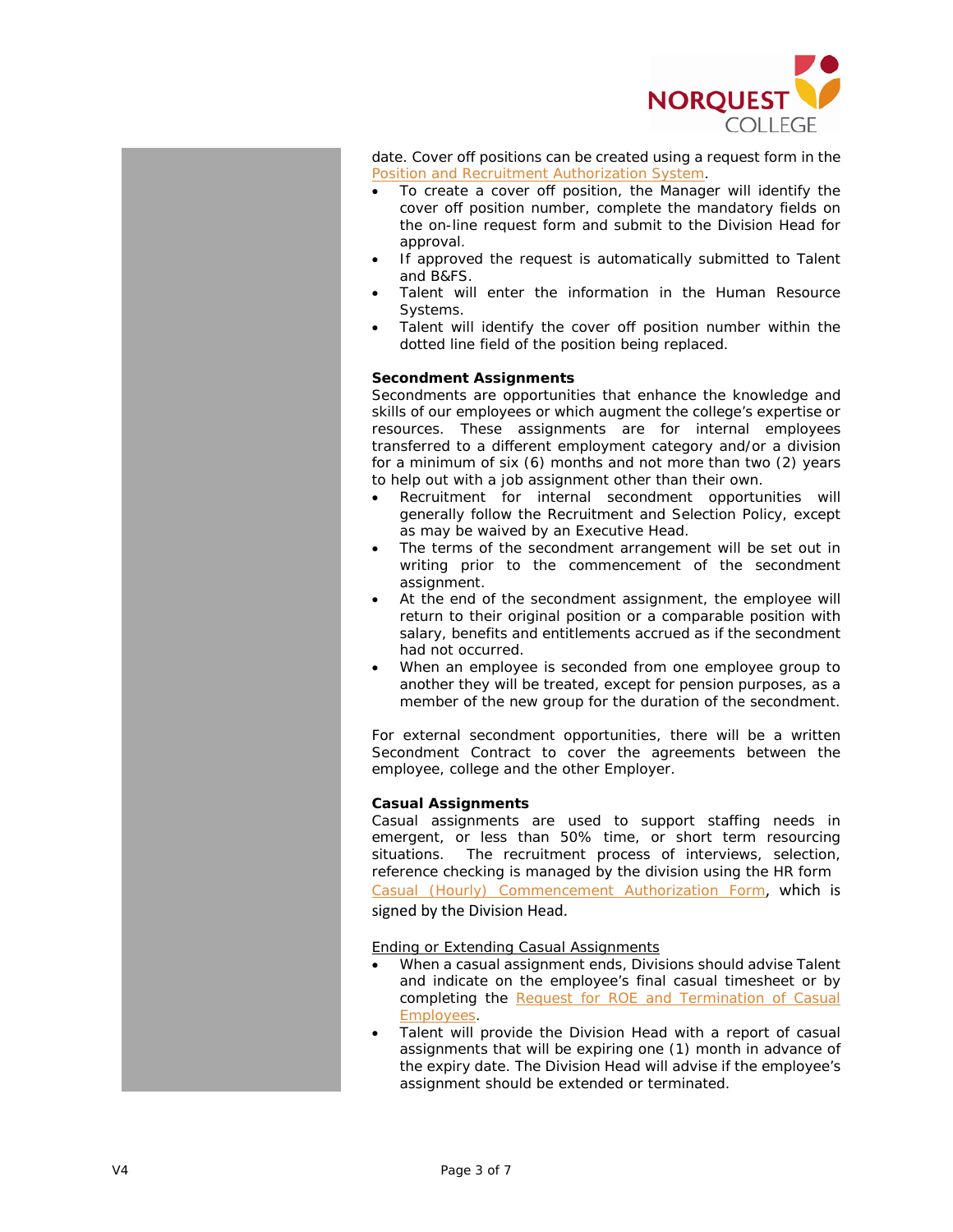

- On the monthly report, Talent will advise that they will be ending the employment of casual employees who have not worked in the prior 90 day period.
- On an annual basis, Talent will provide a report of substitute instructors that should be terminated.

#### **Job Evaluation and Classification**

The college defines the position responsibilities and ensures fair and equitable evaluation of college positions.

The purpose of job evaluation and classification is to establish the relative ranking of jobs for internal equity purposes within an organizational group by means of a systematic and detailed analysis and valuing of the job content. Job evaluation and classification applies to all non-faculty positions at the college.

The focus of job evaluation is on requirements of the position, not the skills and abilities nor the performance of the employee who holds the position. The value of a position therefore is independent of and unrelated to the individual who is the current incumbent.

A point rating system is used by Talent as it permits the consistent comparison and evaluation of positions across the college. It recognizes the compensable factors of education, experience, decision making, leadership, working relationships, initiative to act, physical and working conditions.

The college will maintain and keep current a position description for each position.

Classification of New Positions

- The Talent team will review the job description request and complete the necessary classification analysis.
- The Talent Consultant will inform the manager of the classification result.

## Classification of Existing Positions

When significant changes occur to the duties of a position, the manager may initiate a classification review by:

- Requesting a position reclassification through the **Position and** [Recruitment Authorization System.](http://posmgmt.norquest.ca/SitePages/Home.aspx)
	- o Completing a new [Position Description](https://theq.norquest.ca/Departments/WDHR/Public-Documents/Forms/Position-Description-Template.aspx) identifying all significant changes that have occurred since the last review
- The Talent will inform the manager of the classification result.
- The salary administration procedure will apply when a position is classified to a higher or lower position.
- The effective date of the change will normally be the first of the month in which the completed position description is received by the Talent team.
- Reclassification requests may only be submitted once within any consecutive six (6) month period.

#### **Classification Appeal Process**

In the event that the Manager does not support the classification decision: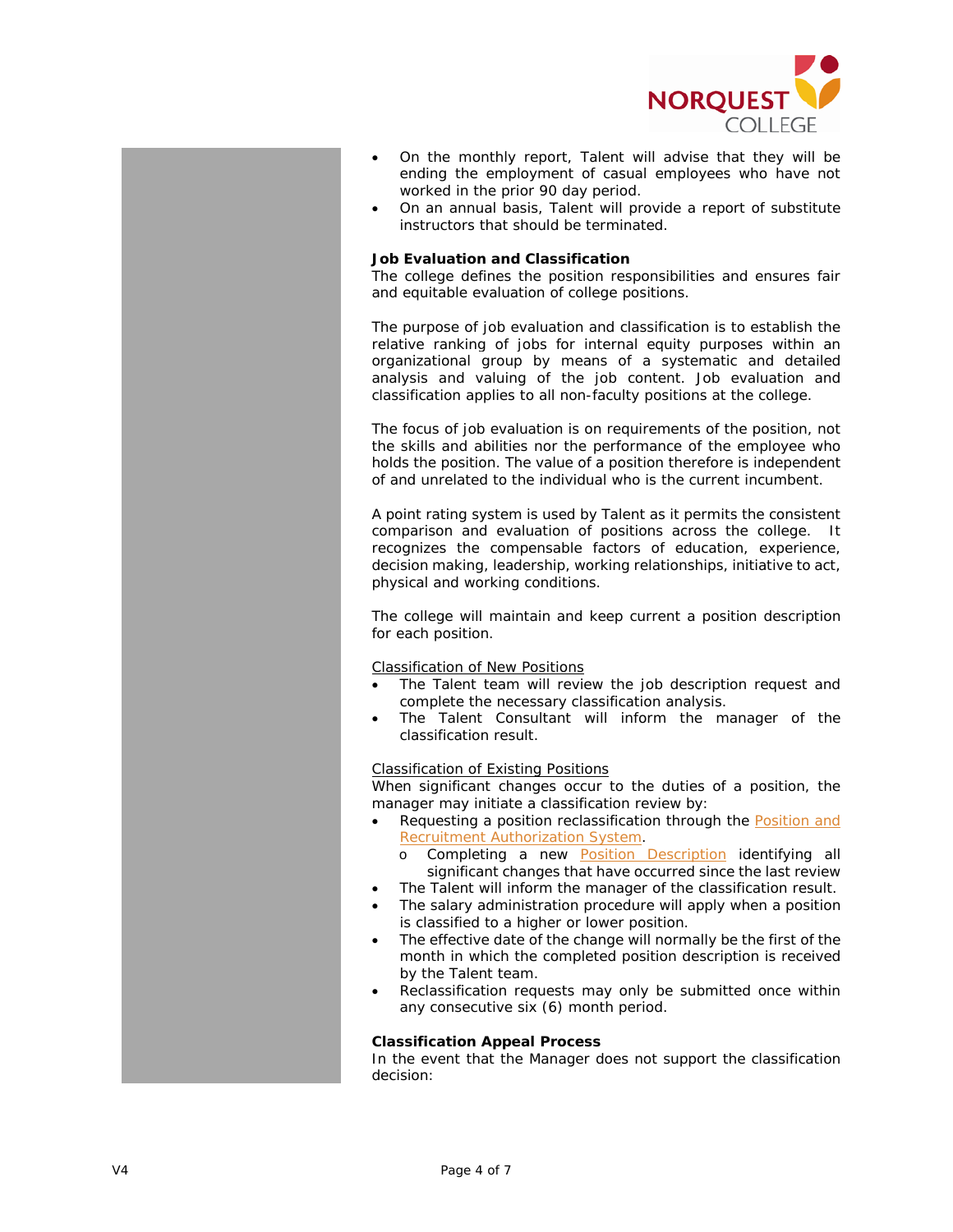

- The Manager can file an appeal in writing to the Senior Manager, Talent, stating the reasons for the appeal within five (5) working days of receiving the classification decision.
- The Senior Manager, Talent may support a further review of the classification or reject the request.
- If the request is supported, the Senior Manager, Talent will hold a hearing within 14 days of the appeal submission where both parties will provide their input on the facts relevant to the classification.
- The Vice President, People will issue their decision within five (5) days of the hearing date and the decision is final and binding.

Note: There is a clause within the AUPE Collective Agreement which provides members with an additional process if required.

# **Making Changes to Established Positions**

Characteristic Changes to a Position

- Changes to a position should be completed by the manager on the [Position and Recruitment Authorization System](http://posmgmt.norquest.ca/SitePages/Home.aspx) for the following position attributes: Job Title, Position Percentage (full time equivalent FTE), Position Report to, Division, Department, Report To (Supervisor).
- Talent will review and update any changes on the Human Resource Systems if required.

# Combo Code Changes

B&FS uses chart fields to update and track financial transactions through the general ledger. The payroll system uses combo codes to link payroll costs to a combination of chart fields.

- Managers must use the combo codes to advise where to chart payroll earnings when a position is created. This is considered the default combo code. If you want to change that default combo code you must complete the Combo Code Change request form on the [Position and Recruitment Authorization](http://posmgmt.norquest.ca/SitePages/Home.aspx)  [System.](http://posmgmt.norquest.ca/SitePages/Home.aspx)
- Combo code changes will be updated by the Payroll Administrator on the Payroll System as they are received.

**Definitions: Casual Assignment**: means employees employed to meet short term and/or emergent staffing needs, and/or less than half-time employment, and/or where the number of days, weeks, or months required is irregular.

> **Division Head**: means anyone who manages a division or multiple divisions. Division Head is responsible for a division(s) reporting directly to an executive and normally includes Deans and Directors but may also include an executive or senior manager.

> **Executive Head**: means anyone who manages a division(s) and is a member of the Executive Committee.

> **Established Position:** means a position that has been approved, budgeted, classified, and assigned a position number.

> **Permanent Position:** means a position designated by the college as continuing to meet the ongoing operational requirements of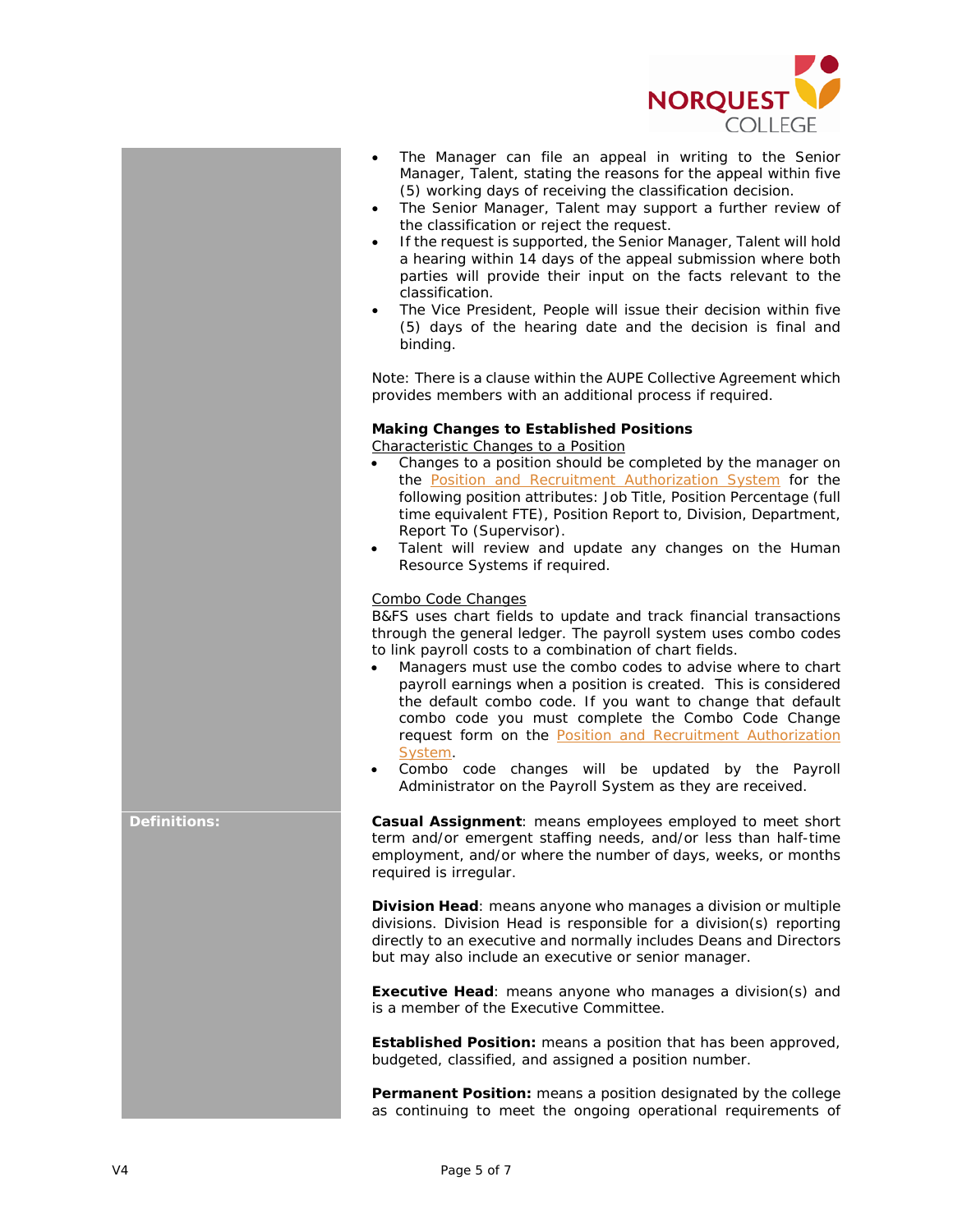

NorQuest's core programs. A permanent position may be full time or part time of not less than half time.

**Project Position:** means a position that has a definite end date. These positions are created for a specific project that ends when the project is completed. Normally these positions are for a period of a minimum of six (6) months to one year. The length of the term position shall be determined by the nature and duration of the work that is to be performed. Examples of when you would create this type of position include projects for PeopleSoft Upgrades and Training initiatives.

**Replacement Positions**: replacement positions are created for a cover-off of a position whose occupant is on an approved leave. Normally these positions are for a period of a minimum six (6) months to one year. The length of the term position shall be determined by the nature and duration of the work that is to be performed. Examples of when you would create this type of position include cover-off for maternity, illness, and secondment.

**Term Certain Positions**: term certain positions are created for a very specific reasons such as when funding is available for a specific period of time, there is organizational uncertainty, funding uncertainty, or there may be a new program that the college is piloting. These positions typically are for a period of a minimum six (6) months to up to three (3) years. The length of the term position shall be determined by the nature and duration of the work that is to be performed.

**Term Position**: means a position designated by the college as a project or replacement position or term-certain for other specified reasons, having a set expiry date. A term position shall be at least six (6) months minimum in duration and may be full time or part time and not less than one-half time. The length of the term position shall be determined by the nature and duration of the work that is to be performed.

**Related NorQuest College Information:**

- [AUPE Collective Agreement](http://theq.norquest.ca/Departments/WDHR/Public-Documents/Collective-Agreements-and-Terms-Conditions/AUPE-Collective-Agreement.aspx)
- [Casual \(Hourly\) Commencement Authorization Form](https://theq.norquest.ca/Departments/WDHR/Public-Documents/Forms/Casual-Commencement-Package/NEW-Casual-Hourly-Commencement-Form-11142018-Final.aspx)
- [Compensation Policy](https://www.norquest.ca/about-us/policies-procedures/human-resources/compensation-policy.aspx)
- [Faculty Collective Agreement](http://theq.norquest.ca/Departments/WDHR/Public-Documents/Collective-Agreements-and-Terms-Conditions/Faculty-Collective-Agreement.aspx)
- [Management Terms and Conditions](http://theq.norquest.ca/Departments/WDHR/Public-Documents/Collective-Agreements-and-Terms-Conditions/Management-Terms-and-Conditions.aspx)
- MY HR [Human Resource Services Contact](http://theq.norquest.ca/My-HR.aspx)
- **[Out of Scope Employees Terms and Conditions](http://theq.norquest.ca/Departments/WDHR/Public-Documents/Collective-Agreements-and-Terms-Conditions/Out-of-Scope-Employee-TC.aspx)**
- [Position and Recruitment Authorization System \(known as](http://posmgmt.norquest.ca/SitePages/Home.aspx)  [Position Management or PRAS\)](http://posmgmt.norquest.ca/SitePages/Home.aspx)
- [Position Description](https://theq.norquest.ca/Departments/WDHR/Public-Documents/Forms/Position-Description-Template.aspx)
- [Position Management Policy](https://www.norquest.ca/about-us/policies-procedures/human-resources/position-management-policy.aspx)
- [Request for ROE and Termination of Casual Employees](http://theq.norquest.ca/Departments/WDHR/Public-Documents/Forms.aspx)
- **[Salary Administration Procedure](https://www.norquest.ca/about-us/policies-procedures/human-resources/compensation-policy/salary-administration-procedures.aspx)**
- [Employment Standards Code](http://www.qp.alberta.ca/documents/Acts/E09.pdf)

**Related External Information:**

**Next Review Date:** May 2023